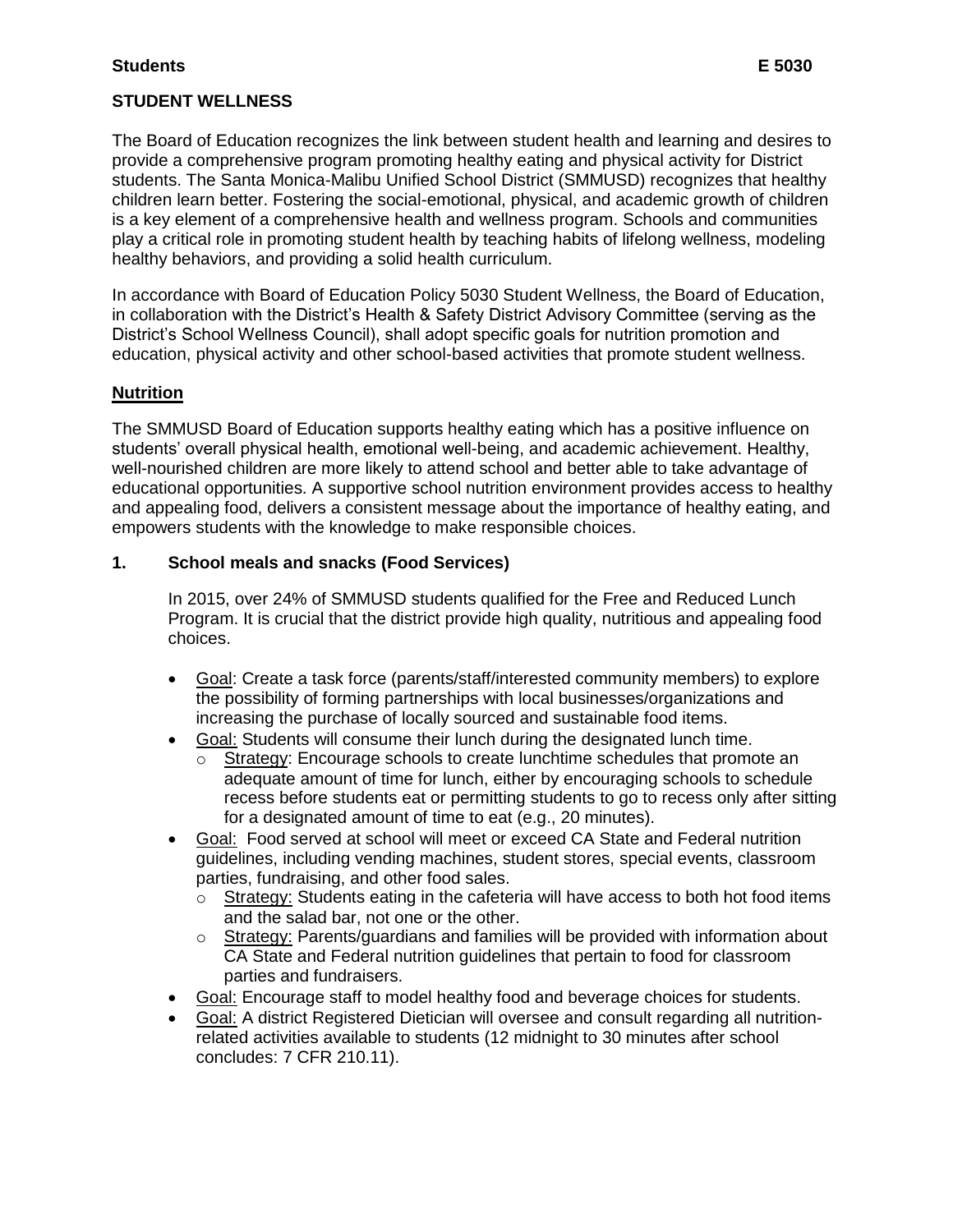#### **2. Marketing and promotion of food and beverages**

- Goal: All advertising including signage will comply with all CA State and Federal nutrition guidelines.
- Goal: All food offered to students and/or used as a reward must comply with CA State and Federal nutrition guidelines.

#### **3. Access to free drinking water**

• Goal: Designate drinking water stations ("hydration stations") at physical activity areas, cafeterias, school entrances, and other key locations (ED Code 38086).

#### **4. Food Allergies/Special dietary needs**

• Goal: Develop a comprehensive and coordinated approach to protect the safety of students with food allergies and dietary limitations.

#### **5. Healthy Breakfast**

 Research demonstrates that students who eat breakfast perform better on tests, participate more actively in class, and show improved attendance in school.

- Goal: All students should have a healthy breakfast every day, either at home or at school.
	- o Strategy: Encourage students who do not eat breakfast at home to eat a nutritious breakfast at school. Examples include providing breakfast at school by offering grab-and–go meals and second chance breakfast during nutrition or recess.

#### **6. School Gardens**

- Goal: Encourage PTA's at all schools to develop and maintain a school garden that promotes agricultural literacy, sustainability, and healthy eating.
- Goal: Encourage parents/teachers/after-school programs to seek out opportunities and make school gardens a learning experience for all students.

## **7. Nutrition Education**

- Goal: Encourage schools to provide K-12 instruction by utilizing the State Standards/Health Framework.
- Goal: Teachers will incorporate nutrition education in all subjects as appropriate.
- Goal: Provide ongoing professional development in nutrition education to SMMUSD teachers and staff.

## **Physical Activity (PA)**

 Research demonstrates that physically active children are healthier and perform better academically. In addition, physical activity improves children's social and emotional well-being and enhances learning. The U.S. Department of Health and Human Services recommends that youth engage in a minimum of 60 minutes of physical activity each day. During the school day, physical education, recess and activity breaks give students a chance to be active. SMMUSD Board of Education encourages physical activity for all students and staff during and outside of school hours.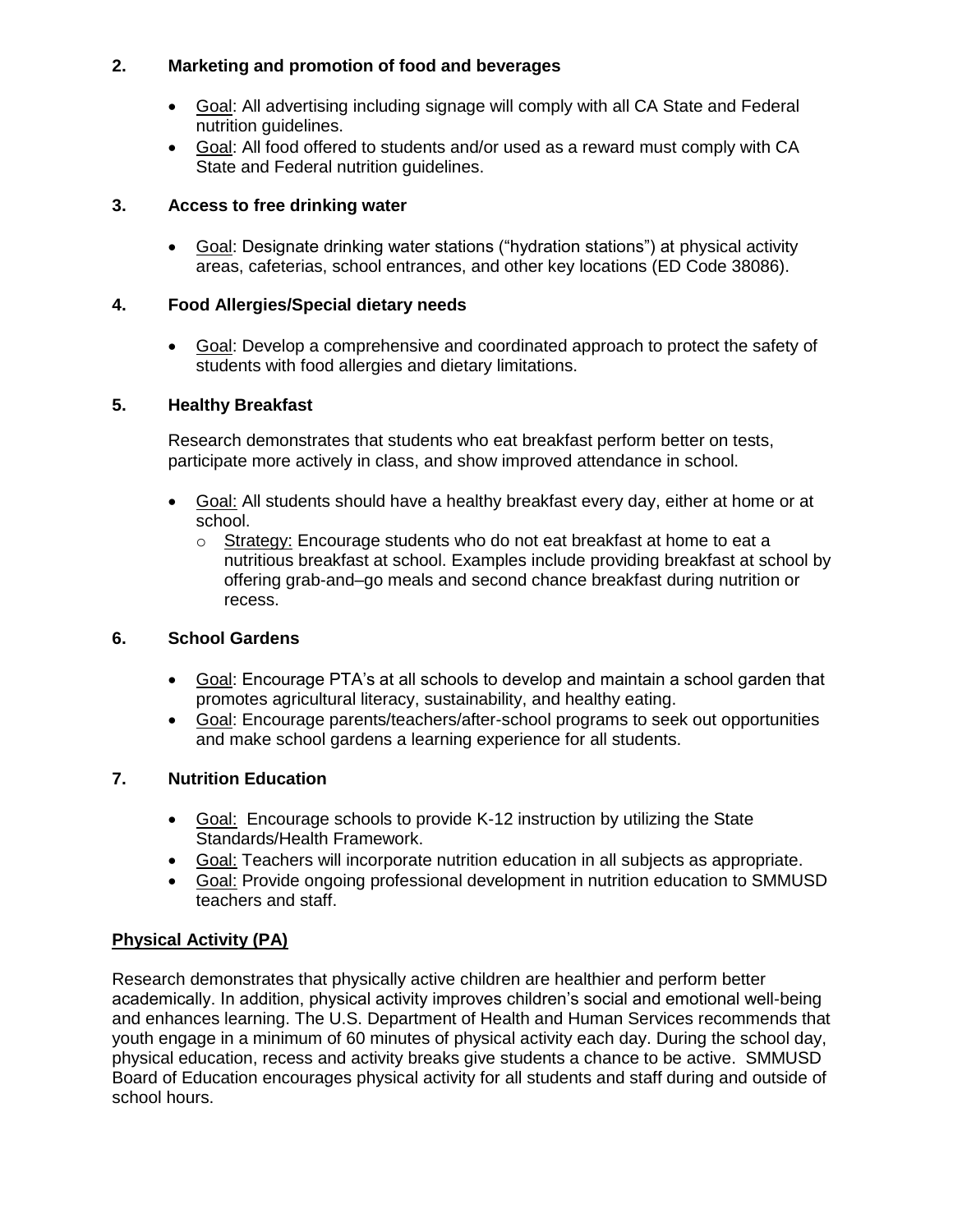## **1. Physical Education (PE)**

 In 2014, 15-20 % of SMMUSD students did not pass at least 4 of 6 state test fitness components, according to Santa Monica Youth Wellbeing Report Card.

- Goal: All students have access to daily (or equivalent) quality physical education. Time allotted for physical education activities will meet or exceed Ed Code requirements.
	- $\circ$  oversight and on-going training of physical activity specialists (elementary level). Strategy: A district-level credentialed physical education teacher will provide
	- $\circ$  education teachers. Strategy: All students in secondary schools are taught by credentialed physical
- Goal: All students have access to a standards-based physical education curriculum:
	- $\circ$ Strategy: Provide daily (or equivalent) lessons linked to standards (limited or no "free play" days).
	- $\circ$  activity period that aligns with national and state recommendations and Strategy: Follow developmentally appropriate practices during each physical standards.
		- a. Maximize time on task; minimize sitting/waiting.
		- b. Eliminate "elimination" games to maximize time for all students to participate.
		- C. based objective. Each physical education period should focus on at least one standard-
		- $d_{-}$  contribute to an important learning outcome. Each physical education period should be part of a larger unit of study or
		- e. Include non-competitive, non-traditional (e.g., dance, martial arts, yoga) options that encourage participation by all students.
- Goal: Physical activity programs will be carried out in a safe environment that reflects respect for body-size differences and promotes participation of all students, regardless of varying skill levels or of gender, gender identity, or sexual identity
- Goal: Appropriate alternative activities will be provided for students with disabilities/limitations and those students with temporary injuries/illness that may restrict activity.
- Goal: Physical education staff shall adapt the type or amount of physical exercise required of students during inclement conditions such as air pollution and hot weather.
- Goal: Withholding PE/PA should not be used to make up classwork or for disciplinary purposes.

## **2. Accident/Injury Prevention/Facility Maintenance**

- Goal: Students will have access to sports equipment that is maintained to promote safe sports practices. Sports fields, courts, lockers, and playgrounds will be maintained and upgraded if needed.
- Goal: Students will have access to drinking water at all times during PA.

# **3. Recess/Physical Activity**

- Goal: Provide enough trained adults to enforce safety rules and prevent accidents/injuries and bullying behaviors.
- Goal: Encourage structured physical activity with an emphasis on supervision, turn-taking and rule-following.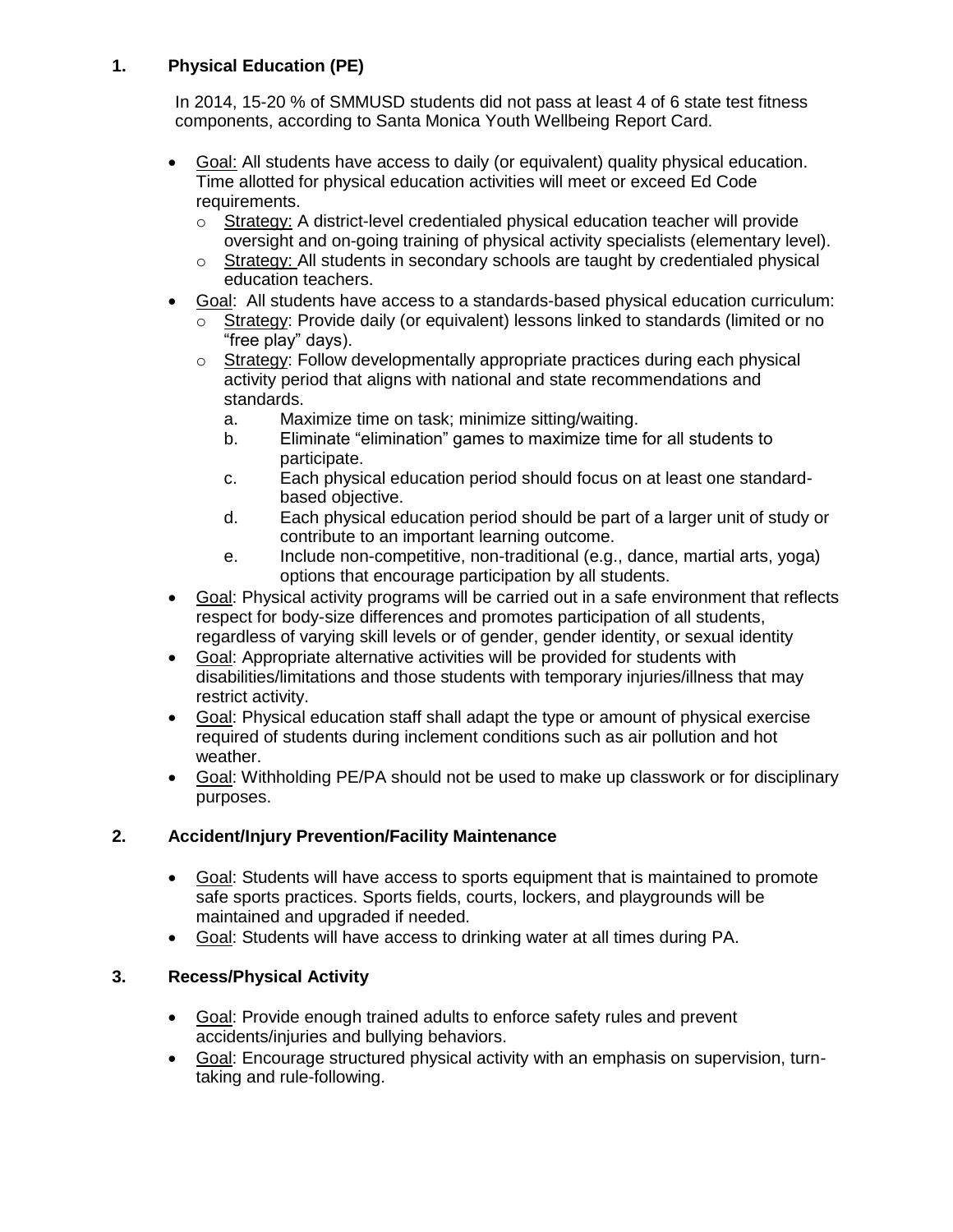#### **4. Activities outside of school hours**

- Goal: School staff will encourage the school community to participate in activities and programs outside of school that promote a healthy and active lifestyle.
	- o Strategy: Schools should promote community programs by posting information on school websites, publications and signage at the school sites.

#### **Safe School Environment**

 The Superintendent or designee shall develop and implement strategies to promote a safe school environment.

#### **1. Safe Routes to School Program**

 The District shall promote strategies to improve student safety along routes to school while encouraging walking, bicycling and other forms of active transport to school. (Ed Code 51860)

- Goal: Provide educational activities that promote safety and awareness.
	- $\circ$ Strategy: Instruct students about pedestrian, bicycle, and personal safety, including distractions associated with cell phones/technology.
	- o Strategy: Instruct students about the health and environmental benefits of walking, bicycling and other forms of active transport.
	- $\circ$  and non-motorized scooters about wearing helmets in accordance with Vehicle Code 21212. Post signage adjacent to bike racks/storage locations regarding helmet laws. Strategy: Inform students who bicycle to school or who use skateboards, skates,
- Goal: Generate interest in active transport to school.
	- $\circ$  as "Walking School Buses" and "Bike It/Walk It Day" with the emphasis on safety first. Strategy: Encourage parent organizations to coordinate ongoing activities such
	- $\circ$  walking, metro, and driving routes to district schools. Strategy: Publicize information via SMMUSD websites about safe bus, bike,
	- $\circ$ Strategy: Identify storage locations for bikes, skateboards etc.
- $\bullet$  with local community agencies such as law enforcement and public transportation agencies as needed. Goal: All schools will have a system to ensure safe drop off and pick up by consulting

## **2. Violence Prevention**

 Youth violence can take different forms, such as fighting, bullying, threats with weapons, and gang-related violence. Youth violence is the leading cause of death and injuries among youth between the ages of 10 and 24 in the United States. Research shall help prevent youth violence by following the CDC recommendation and implementing "Taking Action to Prevent Youth Violence." (CDC) (PL 103-382 and Ed demonstrates it is possible to prevent youth violence. The Superintendent or designee Code 33032.5)

- Goal: Sexual assault prevention education programs in all secondary schools.
- Goal: Schools will implement research-based bullying prevention programs.
	- $\circ$  Strategy: Adopt a district-wide anti-bullying program that will be taught in primary schools and then reinforced in the secondary schools.
- Goal: Schools will be encouraged to implement anger management education programs.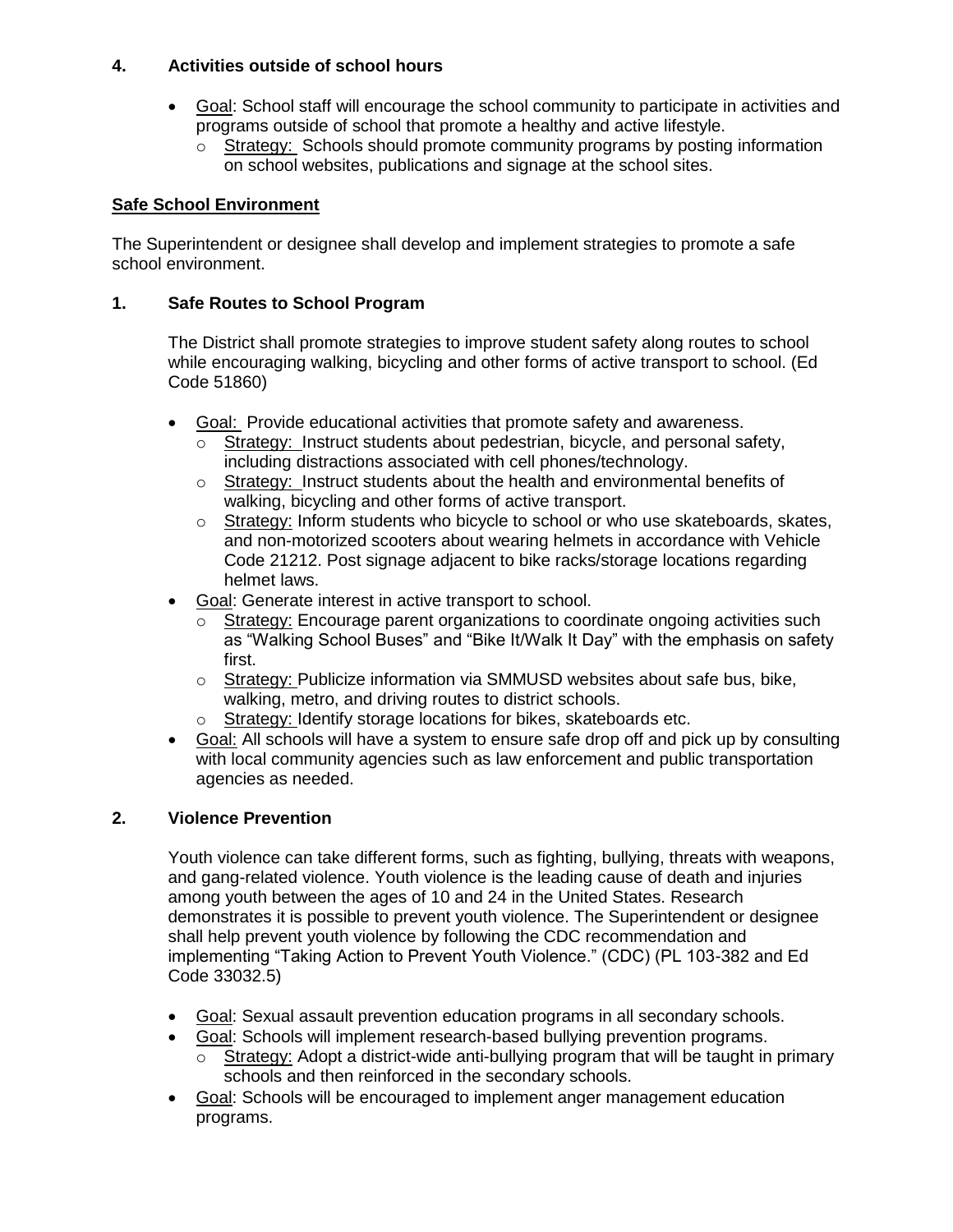• Goal: Educate students, staff and parents/guardians about different types of youth violence and avenues for reporting youth violence within the school.

#### **3. Suicide Prevention**

Suicide is a major public health consequence that is the 2<sup>nd</sup> leading cause of death among youth between the ages of 10 and 24.

- Goal: Develop suicide prevention programs and collaborate with outside agencies as needed.
- Goal: Develop a protocol and training for staff that includes helping students who may be at risk for suicide, how to respond to students who attempt suicide, and steps to take after the suicide of a student or member of the school community.
- Goal: Educate students, staff and parents/guardians in secondary schools about suicide and avenues for reporting concerns about a student who may be at risk for suicide.

## **Health Education**

 A well-developed health education program integrates the physical, mental, emotional and social aspects of health. It educates students on risk reduction behaviors, health promotion, and disease prevention. A strong health education curriculum has been shown to decrease and behaviors among students. The Superintendent or designee shall adopt and implement a health curriculum that is based on the State Standards/Health Framework in K-12. (Ed Code 51210, 51890-921, 60110-5) absenteeism, improve academic success and create lifelong positive health knowledge, attitude

- Goal: Adopt a comprehensive health education curriculum in grades K-12.
	- o Strategy: Use CA State Standards/Health Framework-to develop a research- based approach as the foundation for sequential, age-appropriate health instruction.
	- $\circ$  Strategy: Identify and collaborate with relevant community and health agencies.
	- o Strategy: Cultivate meaningful parent involvement in health education.
- Goal: Implement the California Healthy Youth Act: Comprehensive Sexual Health Education & HIV Prevention Education in accordance with Ed Code 51930-51939).

#### **Health Services/Emotional Wellbeing**

 The Superintendent or designee shall strengthen and expand existing mental and physical health services in all schools. Schools will encourage staff well-being by fostering a culture of health among all staff in which healthy behaviors are supported and encouraged both at school and at home.

- Goal: Develop comprehensive multidisciplinary wellness centers at district schools.
- Goal: Each school will have a credentialed school nurse and mental health professional available to all students.
- Goal: The District will enhance relationships with community partners.
- Goal: Implement programs and practices that help reduce staff stress and boost morale, productivity and effectiveness in the workplace.

## **Evaluation**

Evaluation to assess progress toward program goals will include:

- Gathering and interpreting data based on indicators in the Wellness Policy annually.
- Presenting data to the School Board and public (42 USC 1758b).